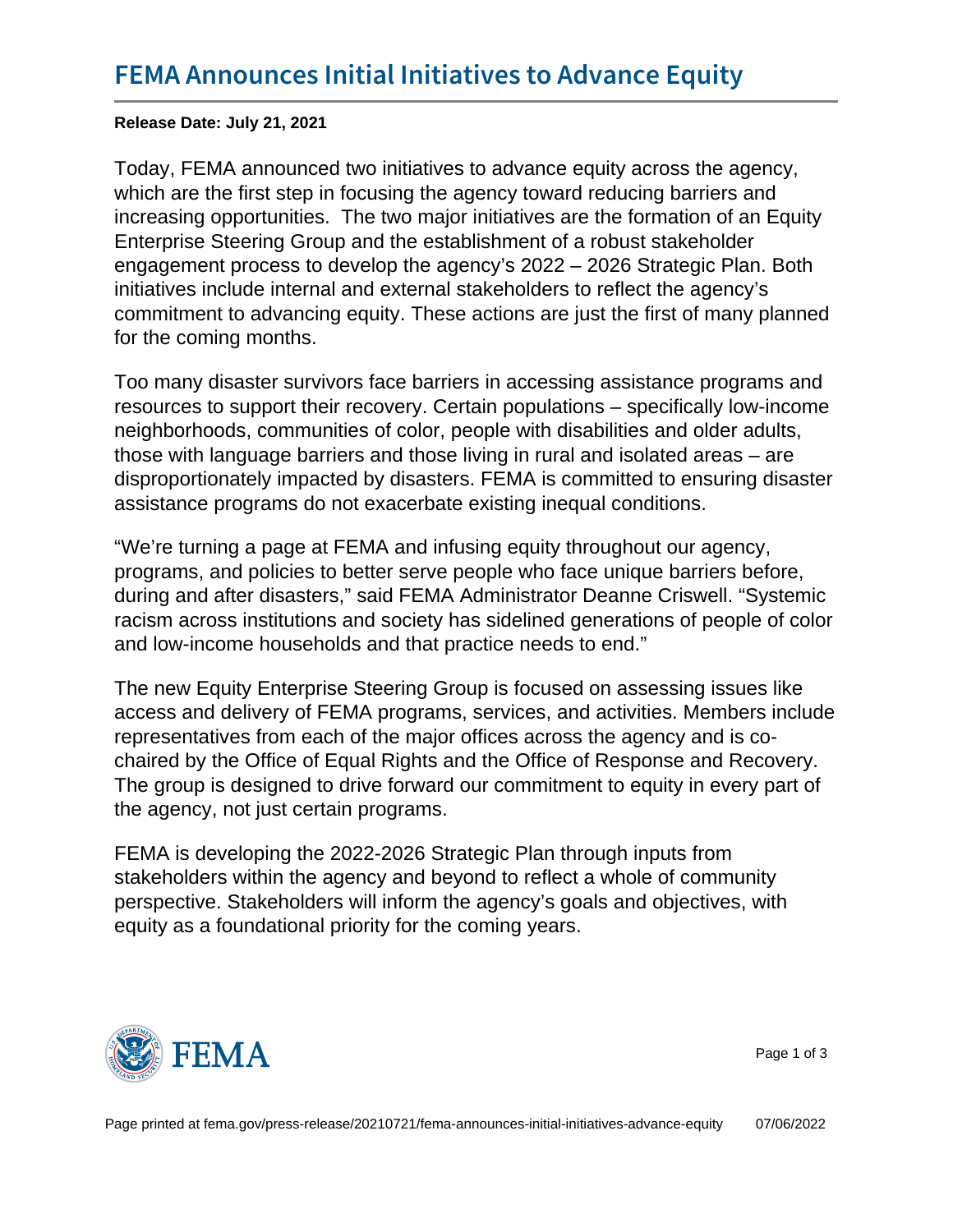Administrator Criswell added: "As emergency managers, we must meet people where they are. Our first steps forward will shape future decisions by engaging our teams, partners, key stakeholders, and the public to boost access and reduce barriers. In time, we hope our work will ultimately lead to systematic generational change for underserved populations in disaster-prone communities."

## Increasing Additional Equitable Measures

FEMA continues to use equity as a lens to drive response operations and deliver better services to marginalized and other vulnerable populations. While FEMA continues to work towards creating equitable outcomes for survivors, the agency is working within this specific authorities and responsibilities to make changes, including:

- **Spearheading a successful Community Vaccommbattion Centers** COVID-19 and administer vaccinations, in which more than 58% of all vaccines were given to individuals of color, provides a model for how equity considerations can be incorporated into other policies and programs.
- $\blacksquare$  Encouraging active emplotoe ensureningtengaeldiscurstions generate new ideas on workplace diversity, equity, and inclusion. Diverse organizations such as FEMA's Employee Resource Groups and other employee-led groups have partnered with senior leadership to seek ideas and input.
- Hosting a Command and General Stawfitho **Eeq400 FEM**Aand Down field leaders on Aug. 4-5. This will provide critical information on civil rights law, equity levers field leaders can pull to enhance equity, and training on how to use the many tools available within FEMA to incorporate equity into tactical decision making (e.g., where to place Disaster Recovery Centers).
- Issuing a request foand fbegan is pliciting public comment programs to help identify reguthattmay benefit from olicies modification, streamlining, expansion or repeal to better address climate change and underserved communities and populations. The [request for](https://www.fema.gov/event/public-comment-period-climate-change-and-underserved-populations) [information](https://www.fema.gov/event/public-comment-period-climate-change-and-underserved-populations) closed today, July 21.



Page 2 of 3